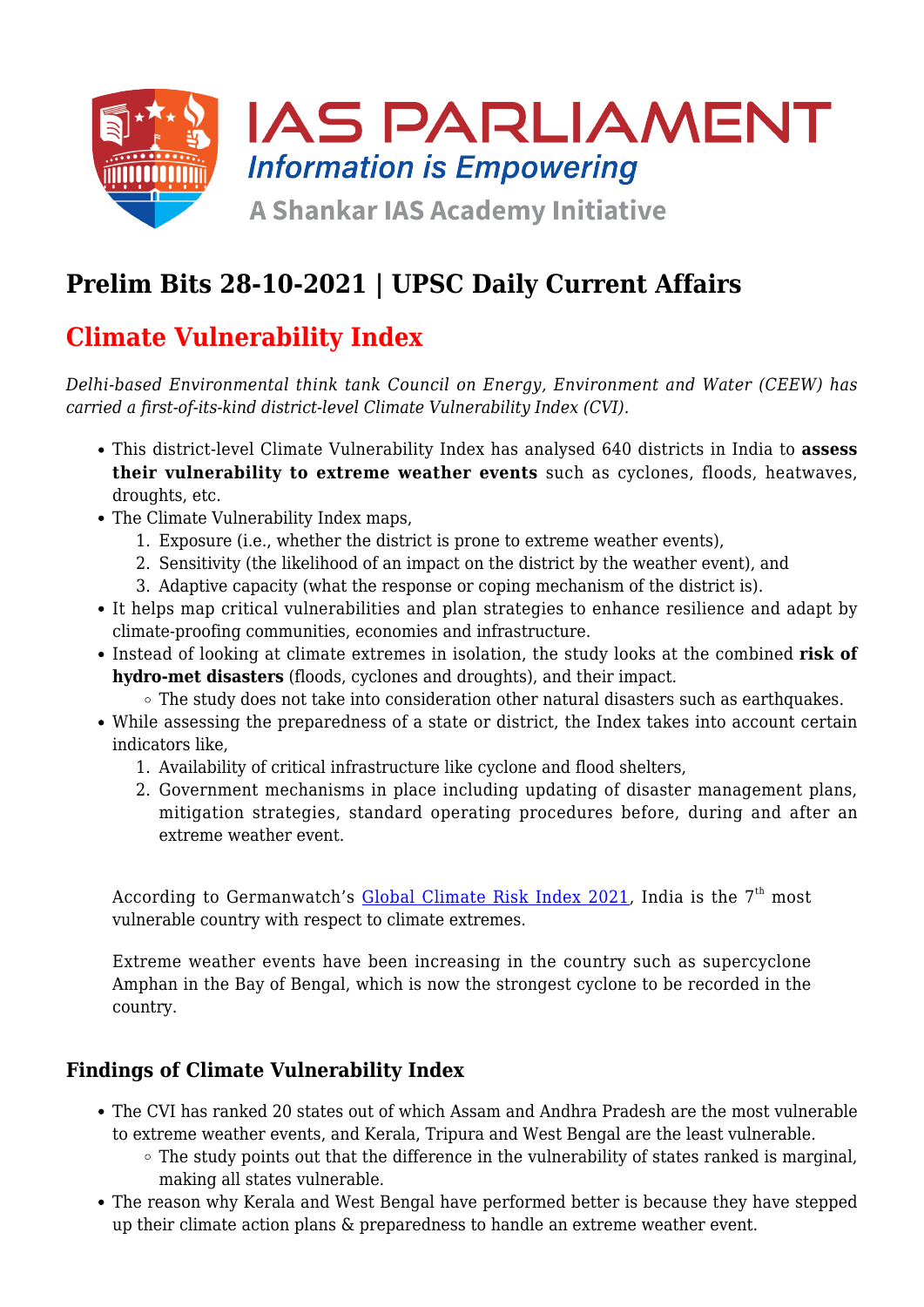While 27 Indian states and UTs are vulnerable to extreme climate events, 463 districts out of 640 are vulnerable to extreme weather events.

| India's Most Climate<br><b>Vulnerable Districts</b> | <b>State</b>   |
|-----------------------------------------------------|----------------|
| Dhemaji and Nagaon                                  | lAssam         |
| Khammam                                             | Telangana      |
| Gajapati                                            | Odisha         |
| Vizianagaram                                        | Andhra Pradesh |
| Sangli                                              | Maharashtra    |
| Chennai                                             | Tamil Nadu     |

- 17 of 20 Indians (More than 80%) live in districts vulnerable to climate risks, out of which every 5 Indians live in extremely vulnerable areas.
- More than 45% of these districts have undergone unsustainable landscape and infrastructure changes.
- 183 hotspot districts are highly vulnerable to more than one extreme climate events.
- 60% of Indian districts have medium to low adaptive capacity in handing extreme weather events.

| <b>States</b>                                       | <b>Vulnerability</b>                   |  |
|-----------------------------------------------------|----------------------------------------|--|
| North-eastern states                                | More vulnerable to floods              |  |
| Southern and central states                         | Most vulnerable to extreme<br>droughts |  |
| 59% of the total districts in the<br>eastern states | Highly vulnerable to extreme           |  |
| 41% of the total districts in the<br>western states | cyclones                               |  |

- **Impacts** Apart from the intensity and frequency of extreme weather events which have increased in the country, the report finds that "**land disruptions**'' have increased the impact of these events.
- Land disruptions primarily point to anthropogenic activity resulting in the disappearance of forests, wetlands, mangroves and other habitats.
	- $\circ$  These ecosystems have traditionally acted as natural buffers against such extreme weather, reducing the impact.
	- With their disappearance, the impact of the weather events have increased and are being felt more across the country.

#### **Recommendations**

- Develop a high-resolution **Climate Risk Atlas** (CRA) to map critical vulnerabilities at the district level and better identify, assess, and project chronic and acute risks.
- Establish a centralised **climate-risk commission** to coordinate the environmental de-risking mission.
- Undertake **climate-sensitivity-led landscape restoration** focused on rehabilitating, restoring, and reintegrating natural ecosystems as part of the developmental process.
- Integrate climate risk profiling with infrastructure planning to increase adaptive capacity.
- Provide for **climate risk-interlinked adaptation financing** by creating innovative CVI-based financing instruments that integrate climate risks for an effective risk transfer mechanism.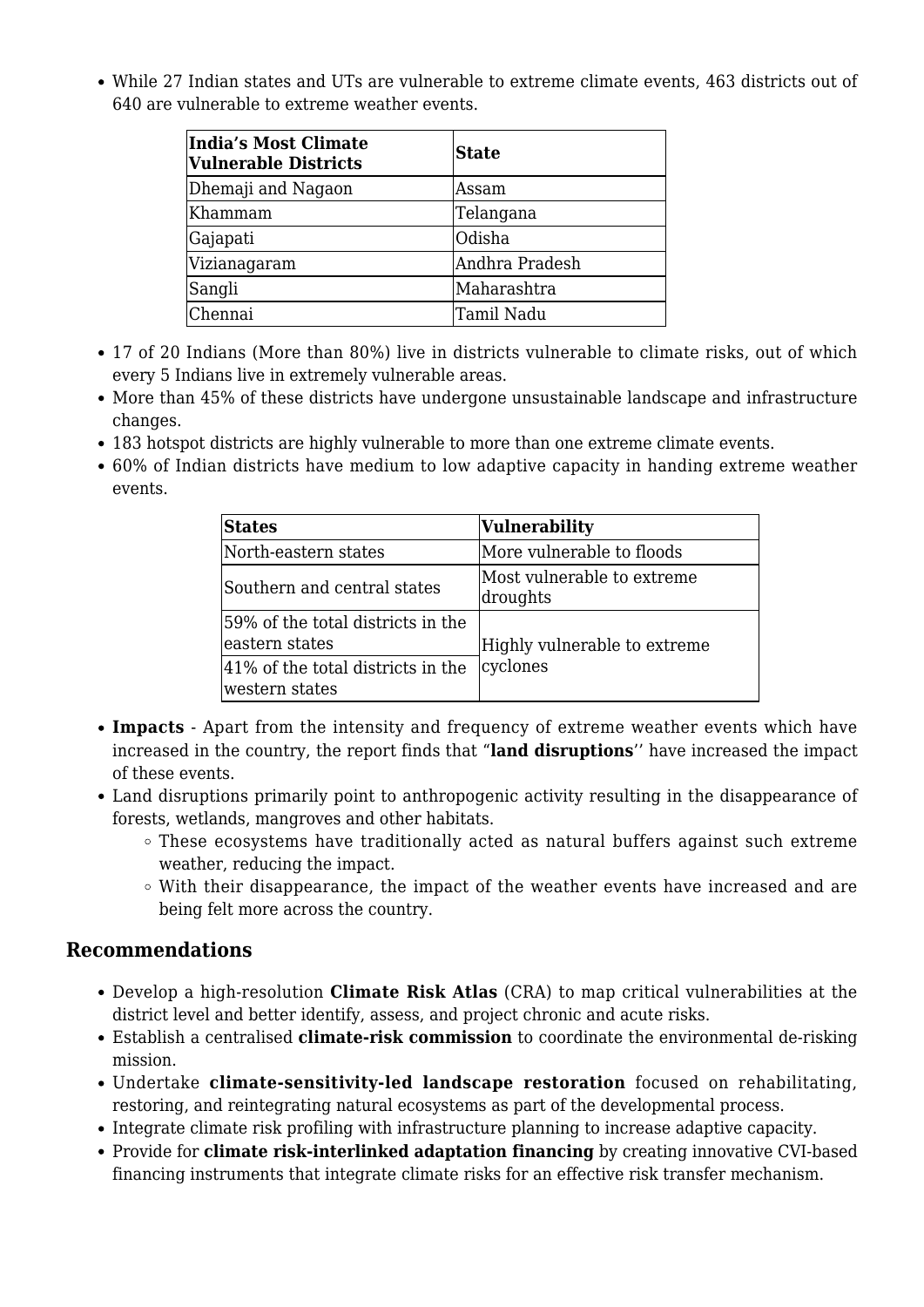### **Increasing Population of Peafowls**

*An unusual incident in Kerala - a person died after he was hit by a peafowl (pavocristatus) while driving a bike - has turned the spotlight on the increasing population of peafowls in the state.*

- Studies have shown that the peafowl population has been on the rise in the state since the 1980s.
- Peafowls are a threat to paddy farmers in Kerala; they destroy its seeds and cause man-animal conflict.
- The species are currently habituated more in central Kerala, followed by southeast and northwest parts of the state.
- At least 19% of the states' area is suitable habitat for this species; this may increase by 40-50% by 2050.
- **The growing population of peafowls signals climate change**:
	- They are known to grow and thrive in dry conditions.
	- They are well adapted to living in forest edges and cultivated areas.
- As humans have encroached the foothills of the Western Ghats in Kerala to cultivate crops and construct buildings, it has resulted in the loss of vegetation and has altered the Western Ghats.
- **Agriculture expansion and deforestation** have caused other species to 'invade the human territory'.
- In the end, it is important to establish strategies and controlling methods to manage the peafowl population.

### **Fabricated Guar gum-Chitosan Film**

*Indian scientists have developed an environmentally friendly, non-toxic, biodegradable polymer using guar gum and chitosan.*

Both guar gum and chitosan are polysaccharides extracted from guar beans and shells of crab and shrimps.

- Due to the low mechanical properties, high water-solubility, and low barrier properties of the polysaccharides, these biopolymers are not preferred.
- The fabricated guar gum-chitosan composite film will help in overcoming these challenges of polysaccharide.
- This film is a **cross-linked polysaccharide** without using any plasticizer with the help of a method called the **solution casting method** (a simple technique to make polymer films).
- The fabricated film can potentially be used in **packaging applications,** due to its,
	- 1. **High water stability** Fabricated film does not dissolve in water even after 240 hours,
	- 2. **Higher mechanical strength** compared to general biopolymer (Biopolymer are known to possess poor strength),
	- 3. **High water repellence** or hydrophobic nature due to its high contact angle of 92.8º. It had low water vapor permeability when compared with the film made only from chitosan.
	- 4. Excellent resistance to harsh environmental conditions.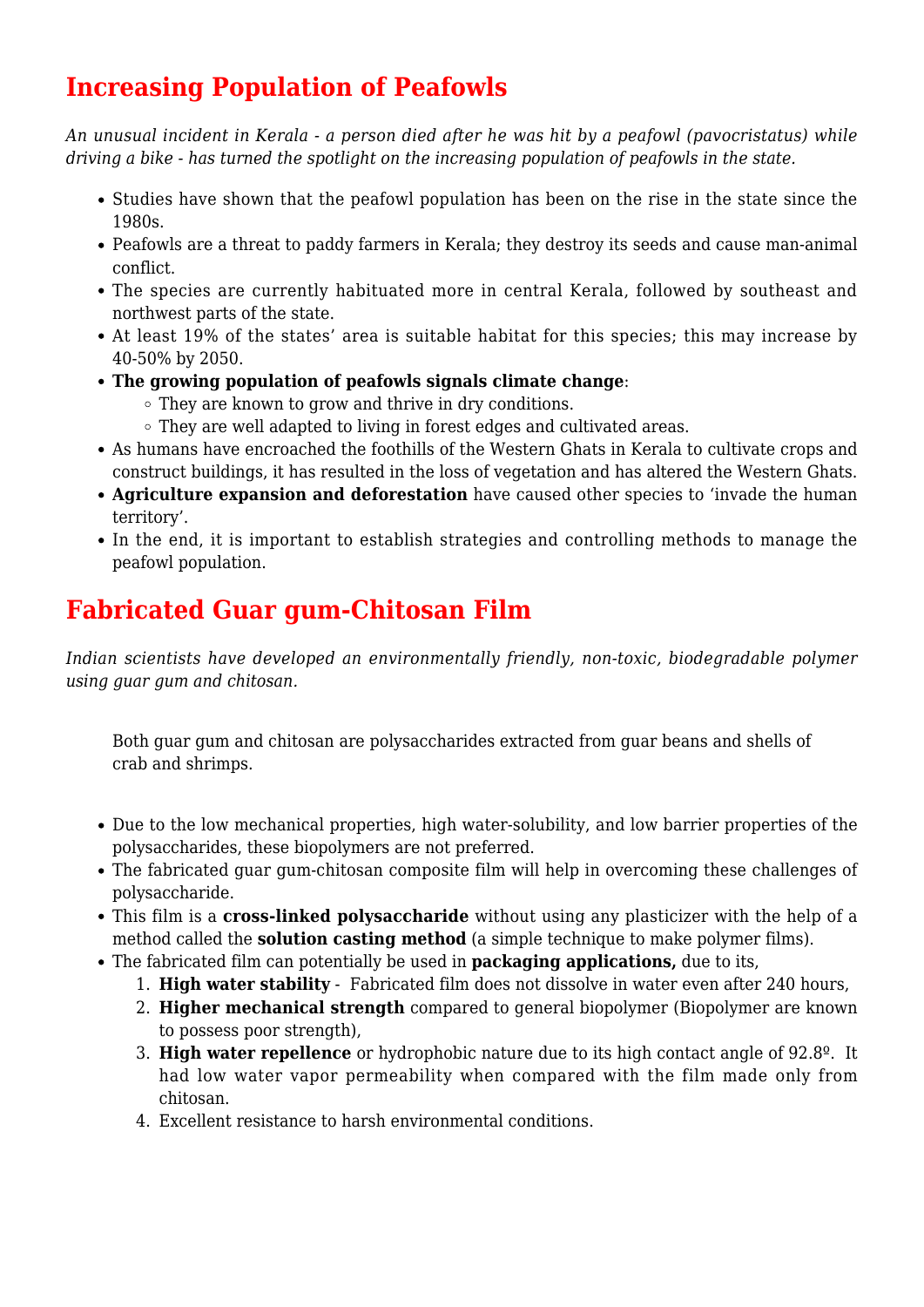### **Zeolite Oxygen Concentrators**

*IISc has transferred the technology of making oxygen concentrators using Zeolite to over 20 companies.*

#### **Zeolites**

- Zeolites are hydrated aluminosilicate minerals made from interlinked tetrahedra of alumina  $(AIO<sub>4</sub>)$  and silica  $(SIO<sub>4</sub>)$ .
- They are **microporous**, 3-D meshes of silica and alumina.
- In nature, they occur where **volcanic outflows have met water**.
- **Properties** Zeolites are very stable solids that resist the kinds of environmental conditions that challenge many other materials.
- They have high melting points (over 1000°C), and they don't burn.
- They resist high pressures, don't dissolve in water or other inorganic solvents, and don't oxidize in the air.
- **Forms of Zeolite** The most commonly mined forms include chabazite, clinoptilolite, and mordenite.
- Synthetic zeolites have been designed for specific purposes, the best known of which are,
	- 1. Zeolite A (commonly used as a laundry detergent),
	- 2. Zeolites X and Y (Faujasites used for catalytic cracking), and
	- 3. Petroleum catalyst ZSM-5 (a branded name for pentasil-zeolite).
- **Uses** They are commonly used as commercial adsorbents and catalysts.
- They are used as water softeners and water filters. They are found in everyday laundry and dishwasher detergents.
- Synthetic zeolites have proven to be a big and low-cost boon.

#### **Oxygen Concentrators**

- Oxygen concentrators are the biomedical device that has entered our lexicon during the pandemic.
- It has brought down the scale of oxygen purification from industrial-size plants to the volumes needed for a single person.
- At the heart of this technology are synthetic zeolites with nanometer-size pores that are rigid.
- Beads of **Zeolite 13X** are packed into 2 cylindrical columns in an oxygen concentrator.
- **Working** Zeolite performs the chemistry of separating oxygen from nitrogen in the air. Being highly porous, zeolite beads have a surface area of about 500 square meters per gram.
- At high pressures in the column, nitrogen is in a chemically tight embrace with the Zeolite.
- Interaction between the negatively charged zeolite and the asymmetric nucleus (quadrupole moment) of nitrogen causes it to be preferentially adsorbed on the surface of the zeolite.
- **Result** Oxygen remains free, and is thus enriched. Once nitrogen is under arrest with hydrogen, 90%-plus oxygen flows out of the column.
- After this, lowering the pressure in the column releases the nitrogen, which is flushed out, and the cycle is repeated with fresh air.

# **Causes of Heavy Rain and Landslides in Kerala**

*After two years, intense rain, flash floods, mudslides and landslides were reported in most districts located between central and southern Kerala.*

The intense rain was mainly due to the **low pressure system** developed in the east-central